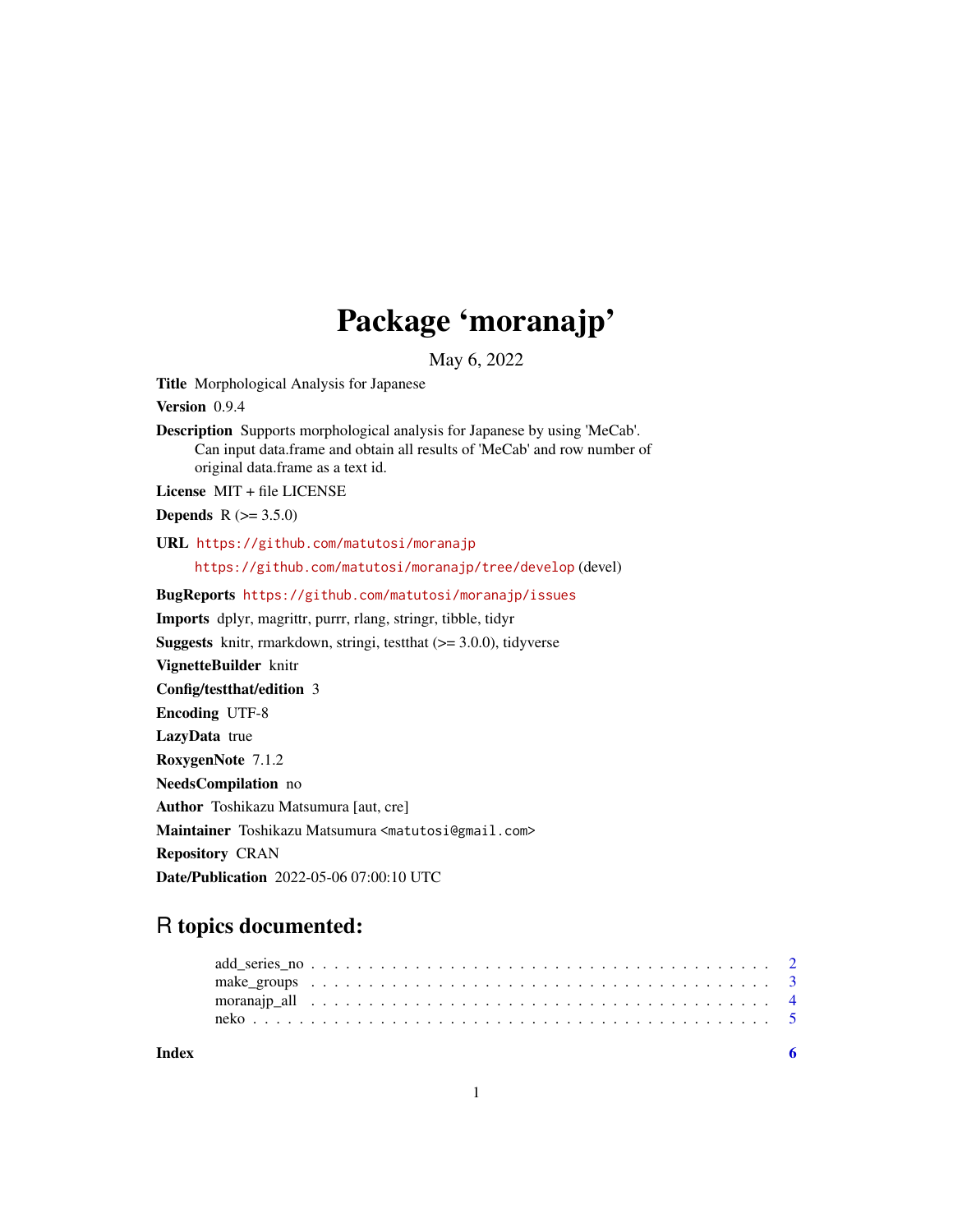<span id="page-1-0"></span>

Internal function for moranajp\_all(). 'EOS' means breaks of text in this package (and most of morphological analysis). add\_text\_id() add text\_id column when there is 'EOS'.

#### Usage

```
add_series_no(tbl, cond = "", end_sep = TRUE, new_col = "series_no")
```
add\_text\_id(tbl)

#### Arguments

| tbl     | A tibble or data frame.                                    |
|---------|------------------------------------------------------------|
| cond    | Condition to split series no.                              |
| end_sep | A logical. TRUE: condition indicate the end of separation. |
| new_col | A string name of new column.                               |

#### Value

A tibble, which include new\_col as series no.

A tibble.

#### Examples

```
## Not run:
 tbl <- tibble::tibble(col=c(rep("a", 2), "sep", rep("b", 3), "sep", rep("c", 4), "sep"))
 cond <- ".$col == 'sep'" # Use ".$'colname'" to identify column
   # when separator indicate the end
 add_series_no(tbl, cond = cond, end_sep = TRUE, new_col = "series_no")
   # when separator indicate the begining
 add_series_no(tbl, cond = cond, end_sep = FALSE, new_col = "series_no")
```
## End(Not run)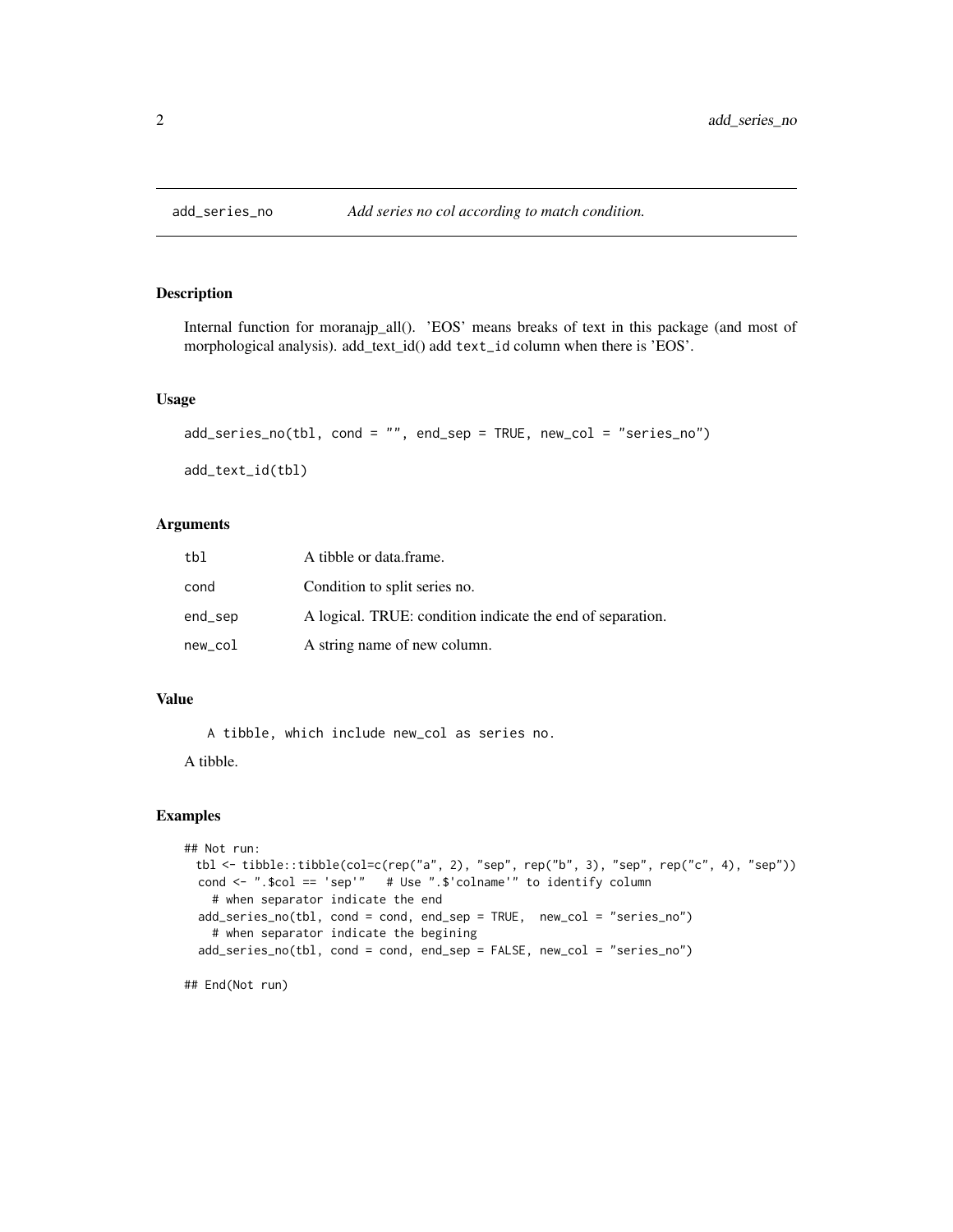<span id="page-2-0"></span>

Using 'MeCab' for morphological analysis. Keep other colnames in dataframe.

#### Usage

```
make_groups(tbl, text_col = "text", length = 8000)
make_groups_sub(tbl, text_col, n_group)
```
max\_sum\_str\_length(tbl)

#### Arguments

| tbl      | A tibble or data frame.                      |
|----------|----------------------------------------------|
| text_col | A text. Colnames for morphological analysis. |
| length   | A numeric.                                   |
| n_group  | A numeric.                                   |

#### Value

A tibble. Output of 'MeCab' and added column "text\_id".

#### Examples

```
## Not run:
 library(tidyverse)
 data(neko)
 neko <-
     neko %>%
     dplyr::mutate(text=stringi::stri_unescape_unicode(text)) %>%
     dplyr::mutate(cols=1:nrow(.))
 moranajp_all(neko, text_col = "text") %>%
     print(n=100)
```
## End(Not run)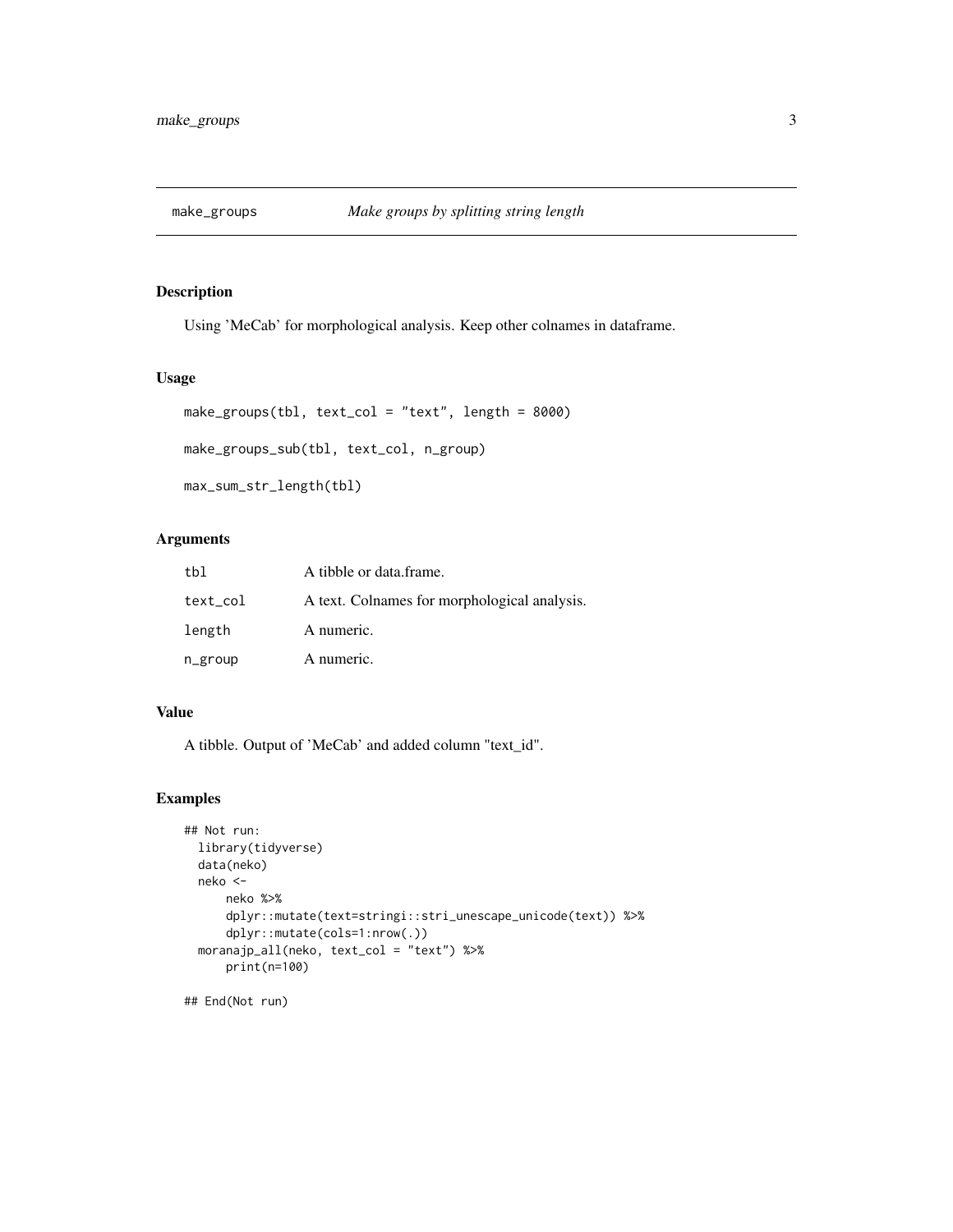Using 'MeCab' for morphological analysis. Keep other colnames in dataframe.

#### Usage

```
moranajp_all(tbl, bin_dir, text_col = "text", option = "")
moranajp(tbl, bin_dir, option = ")
make_cmd_mecab(tbl, bin_dir, option = "")
out_cols_mecab()
mecab_all(tbl, text_col = "text", bin_dir = "")mecab(tbl, bin_dir)
```
#### Arguments

| tbl      | A tibble or data frame.                                                                  |
|----------|------------------------------------------------------------------------------------------|
| bin_dir  | A text. Directory of mecab.                                                              |
| text_col | A text. Colnames for morphological analysis.                                             |
| option   | A text. Options for mecab. "-b" option is already set by moranajp. See by<br>"mecab -h". |

#### Value

A tibble. Output of 'MeCab' and added column "text\_id".

#### Examples

```
## Not run:
 library(tidyverse)
 data(neko)
 neko <-
     neko %>%
     dplyr::mutate(text=stringi::stri_unescape_unicode(text)) %>%
     dplyr::mutate(cols=1:nrow(.))
 moranajp_all(neko, text_col = "text") %>%
     print(n=100)
```
## End(Not run)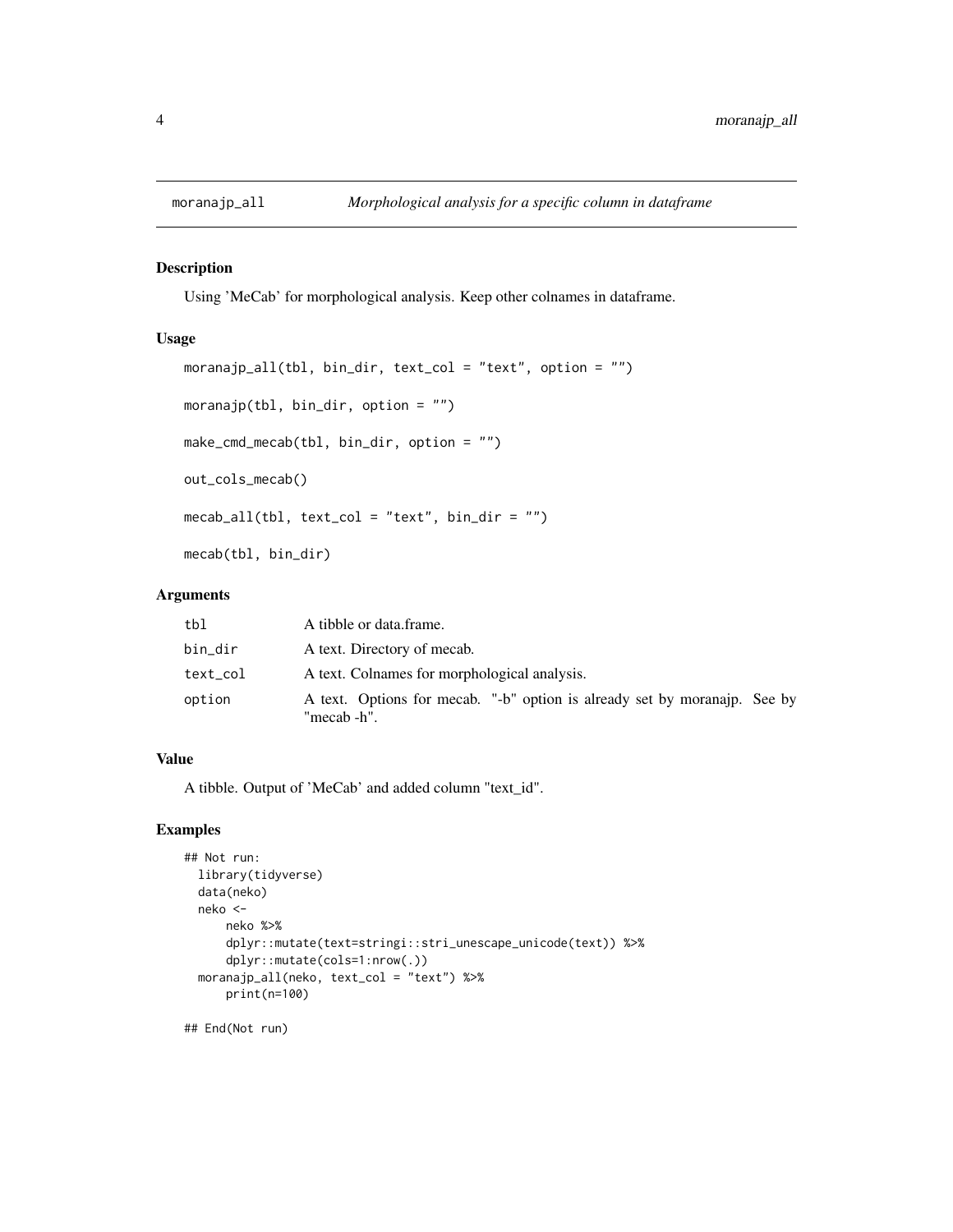<span id="page-4-0"></span>

The first part of 'I Am a Cat' by Soseki Natsume

#### Usage

neko

#### Format

A data frame with 9 rows and 1 variable:

text Body text. Escaped by stringi::stri\_escape\_unicode().